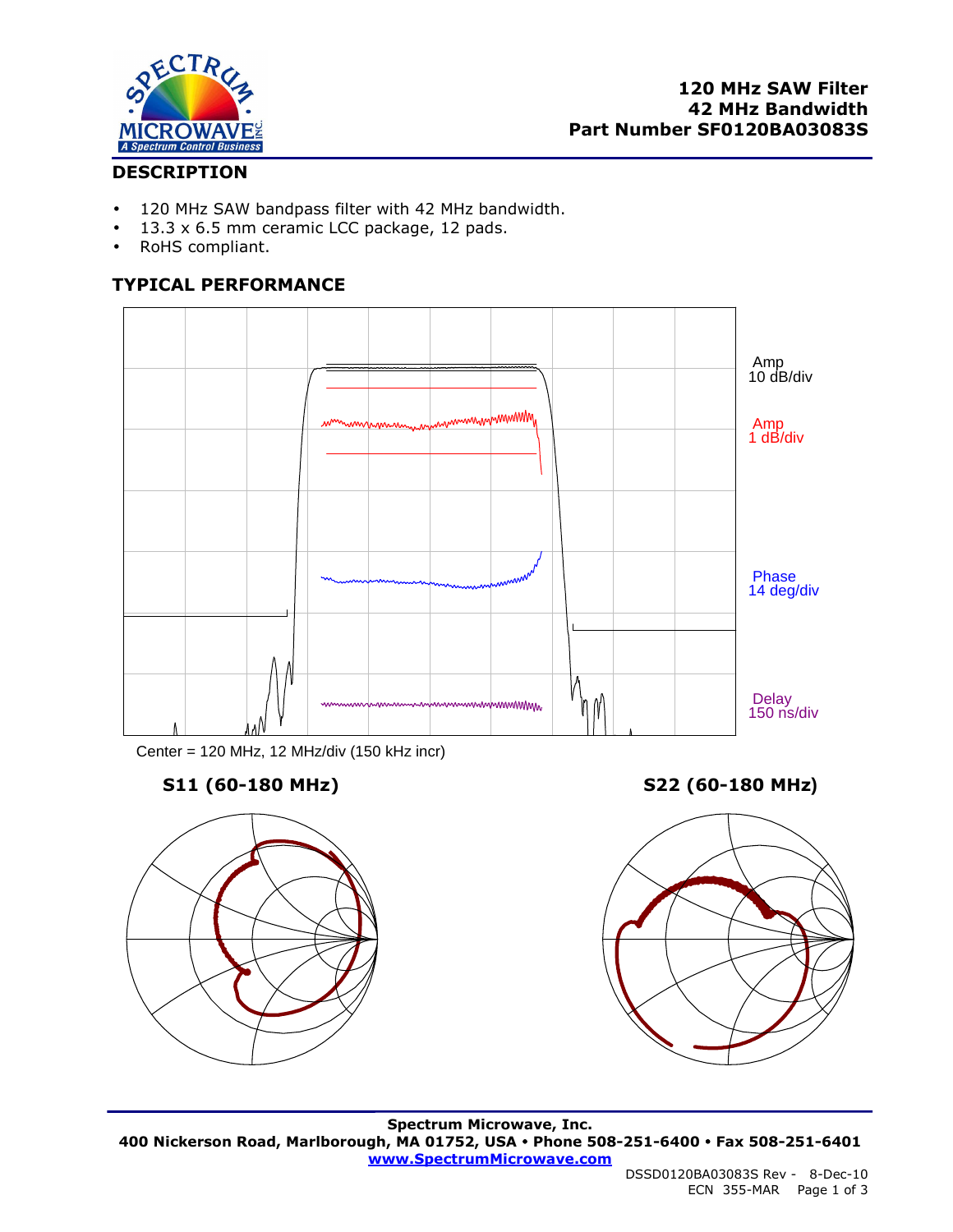

#### **SPECIFICATION**

| <b>Parameter</b>                          | <b>Min</b> | <b>Typ</b> | <b>Max</b> | <b>Units</b> |
|-------------------------------------------|------------|------------|------------|--------------|
| Center Frequency, $F_c$ <sup>1</sup>      |            | 120        |            | <b>MHz</b>   |
| <b>Insertion Loss at Fc</b>               |            | 15.7       | 18         | dB           |
| Lower 1 dB Frequency <sup>2</sup>         |            | 96.7       | 99         | <b>MHz</b>   |
| Upper 1 dB Frequency $2$                  | 141        | 142.1      |            | <b>MHz</b>   |
| Lower 40 dB Frequency <sup>2</sup>        | 92         | 93.4       |            | <b>MHz</b>   |
| Upper 40 dB Frequency <sup>2</sup>        |            | 146.7      | 148        | <b>MHz</b>   |
| Passband Amplitude Variation <sup>3</sup> |            | 0.5        | 1.2        | dB p-p       |
| Passband Amplitude Variation <sup>4</sup> |            | 0.5        | 1.7        | dB p-p       |
| Passband Amplitude Variation <sup>5</sup> |            | 0.5        | 1.5        | dB p-p       |
| Phase Deviation from Linear <sup>4</sup>  |            | 5          | 14         | deg p-       |
| Group Delay Deviation <sup>4</sup>        |            | 40         | 140        | ns p-p       |
| Absolute Delay                            |            | 0.8        | 1.2        | <b>us</b>    |
| System Source and Load Impedance          |            | 50         |            | Ω            |
| <b>Ambient Temperature</b>                |            | 25         |            | $^{\circ}$ C |

Notes: 1. Reference frequency. Computed as mean of the 3 dB frequencies.

- 2. All dB values are referenced to the insertion loss value.
- 3. Evaluated over 100 to 140 MHz
- 4. Evaluated over 99 to 141 MHz.
- 5. Evaluated over 99 to 140 MHz.

### **MAXIMUM RATINGS**

| Parameter                   |     | Max |     |
|-----------------------------|-----|-----|-----|
| Storage Temperature Range   | -40 | 85  |     |
| Operating Temperature Range |     | 85  |     |
| Input Power Level           |     |     | dRm |

### **MATCHING CIRCUIT**



Notes:

- Recommend 2% or better tolerance matching components. Typical inductor Q=40.
- Optimum values may change depending on board layout. Values shown are intended as a guide only.

#### **Spectrum Microwave, Inc.**

**400 Nickerson Road, Marlborough, MA 01752, USA Phone 508-251-6400 Fax 508-251-6401** 

**www.SpectrumMicrowave.com**